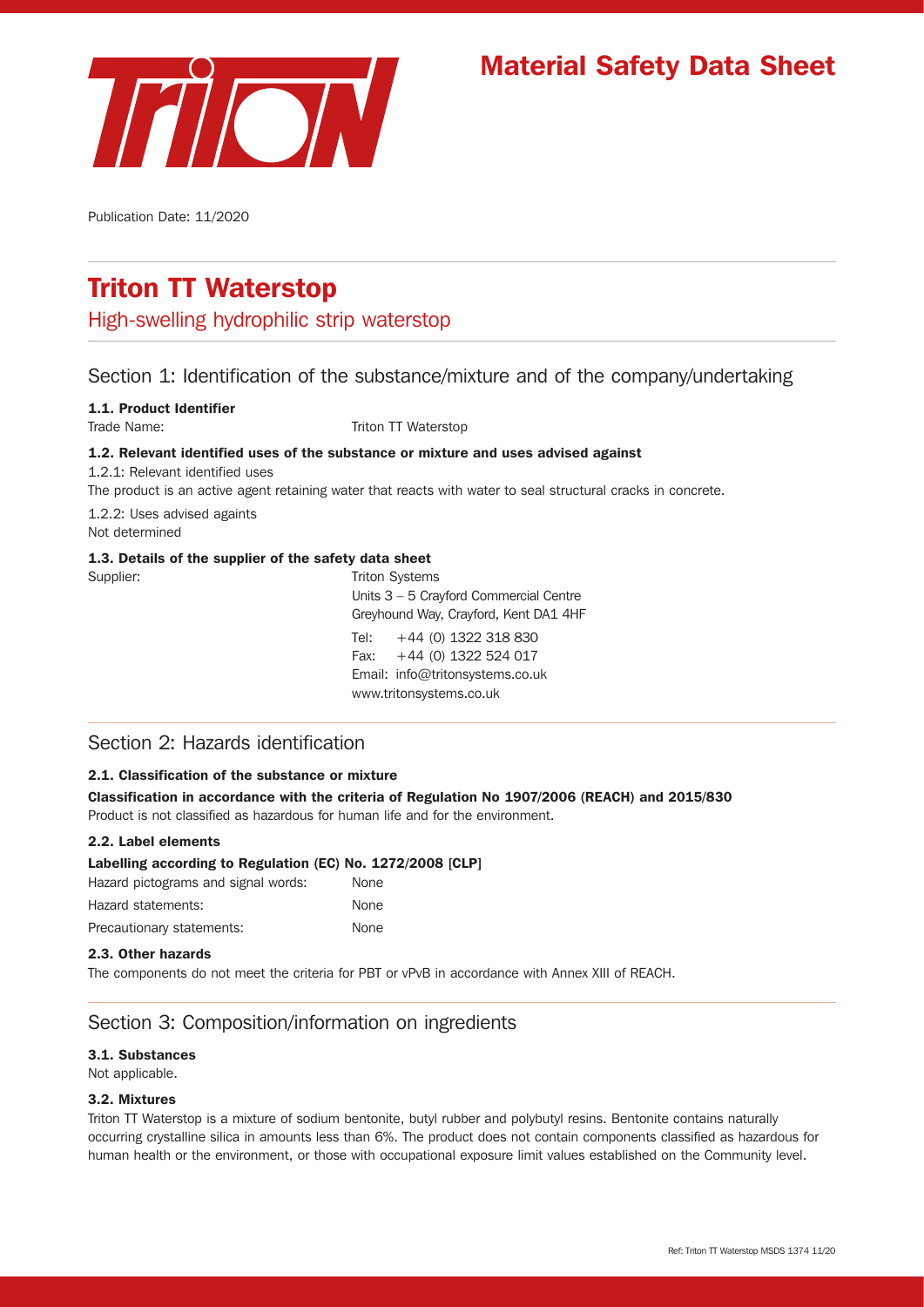# Section 4: First aid measures

### 4.1. Description of first aid measures

| First-aid measures after skin contact: | Exposure by this route does not occur. |
|----------------------------------------|----------------------------------------|
| First-aid measures after eye contact:  | Exposure by this route does not occur. |
| First-aid measures after ingestion:    | Exposure by this route does not occur. |
| First-aid measures after inhilation:   | Exposure by this route does not occur. |

#### 4.2. Most important symptoms and effects, both acute and delayed

There are no known adverse effects or critical hazards when the product is properly used.

#### 4.3. Indication of any immediate medical attention and special treatment needed

Physician makes a decision regarding further medical treatment after a thorough examination of the injured.

## Section 5: Firefighting measures

### 5.1. Extinguishing media

Suitable extinguishing media: Carbon dioxide, dry chemicals, foam, water spray.

Unsuitable extinguishing media: Water jet – risk of the propagation of the flame.

### 5.2. Special hazards arising from the substance or mixture

During the fire, the product may produce harmful gas containing carbon oxides, aldehydes, hydrocarbons. Do not inhale combustion products, they can be dangerous for human health.

### 5.3. Advice for firefighters

Personal protection typical in case of fire. Do not stay in the fire zone without self-contained breathing apparatus and protective clothing resistant to chemicals.

# Section 6: Accidental release measures

### 6.1. Personal precautions, protective equipment and emergency procedures

Handle in accordance with good occupational hygiene and safety practices. Ensure that only the trained personnel removes the effects of the accident.

### 6.2. Environmental precautions

In case of release of large amounts of the product, it is necessary to take appropriate steps to prevent it from spreading into the environment.

#### 6.3. Methods and material for containment and cleaning up

Collect mechanically. Transfer the collected material for re-use or treat it as waste.

### 6.4. Reference to other sections

Appropriate conduct with waste product – section 13.

### Section 7: Handling and storage

### 7.1. Precautions for safe handling

Handle in accordance with good occupational hygiene and safety practices. Before break and after work wash hands. Use only in accordance with identified purpose.

### 7.2. Conditions for safe storage, including any incompatibilities

Keep only in a cool, well-ventilated area. Protect against weather conditions (solar radiation, frost and precipitation, etc.). There are no special restrictions on storage with other products.

| Incompatible products: | Strong bases. Strong acids. |
|------------------------|-----------------------------|
|------------------------|-----------------------------|

| Incompatible materials: | Sources of ignition. Direct sunlight. |  |
|-------------------------|---------------------------------------|--|
|                         |                                       |  |

### 7.3. Specific end use(s)

No information about other uses than those mentioned in subsection 1.2.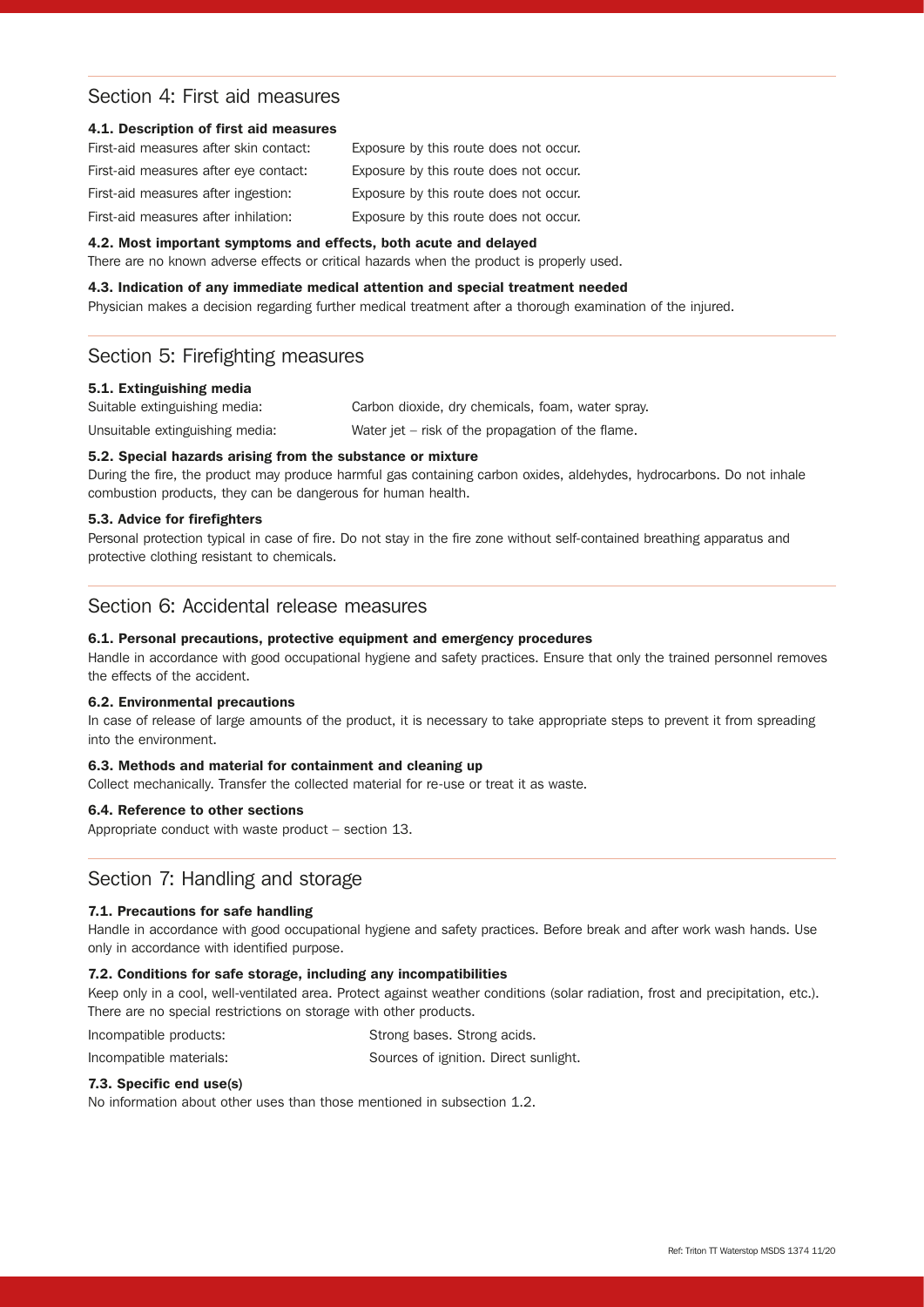# Section 8: Exposure Controls/personal protection

### 8.1. Control parameters

The product contains crystalline silica which may have national occupational exposure limit values, however, due to the specifity of the product and its physicochemical properties, it is not necessary to monitor dust concentrations in the work environment.

Please check any national occupational exposure limit values in your country.

### 8.2. Exposure controls

Use the product in accordance with good occupational hygiene and safety practices. Do not eat, drink or smoke when using the product. Before break and after work wash hands carefully.

| Hand and body protection:        | Not required.                                                                                                                                                                                                                                                                                       |
|----------------------------------|-----------------------------------------------------------------------------------------------------------------------------------------------------------------------------------------------------------------------------------------------------------------------------------------------------|
| Eye protection:                  | Not required.                                                                                                                                                                                                                                                                                       |
| Respiratory protection:          | Not required.                                                                                                                                                                                                                                                                                       |
| Other information:               | Applied personal protective equipment must comply with the requirements of<br>the Regulation (EU) 2016/425. The employer is obliged to provide protective<br>equipment relevant to performed activities and in accordance with all quality<br>requirements, including its maintenance and cleaning. |
| Environmental exposure controls: | Do not allow large quantities of the product to contaminate ground water.<br>canalization, sewages or soil.                                                                                                                                                                                         |

# Section 9: Physical and Chemical Properties

|  | 9.1. Information on basic physical and chemical properties |  |  |  |  |  |
|--|------------------------------------------------------------|--|--|--|--|--|
|--|------------------------------------------------------------|--|--|--|--|--|

| Physical state:                               | Solid                                   |
|-----------------------------------------------|-----------------------------------------|
| Colour:                                       | Black, brown                            |
| Odour:                                        | <b>Odourless</b>                        |
| Odour threshold:                              | Not determined                          |
| pH:                                           | Not applicable                          |
| Melting point/freezing point:                 | Not applicable                          |
| Initial boiling point and boiling range:      | Not applicable                          |
| Flash point:                                  | Not determined                          |
| Evaporation rate:                             | Not applicable                          |
| Flammability (solid, gas):                    | Not determined                          |
| Upper/lower flammability or explosive limits: | Not determined                          |
| Vapour pressure:                              | Not applicable                          |
| Vapour density:                               | Not applicable                          |
| Density $(20^{\circ}C)$ :                     | Not determined                          |
| Solubility(ies):                              | Not soluble in water                    |
| Partition coefficient: n-octanol/water:       | Not determined                          |
| Auto-ignition temperature:                    | Product is not subject to auto-ignition |
| Decomposition temperature:                    | Not determined                          |
| Explosive properties:                         | Not display                             |
| Oxidising properties:                         | Not display                             |
| Viscosity:                                    | Not applicable                          |

### 9.2. Other information

No additional information available.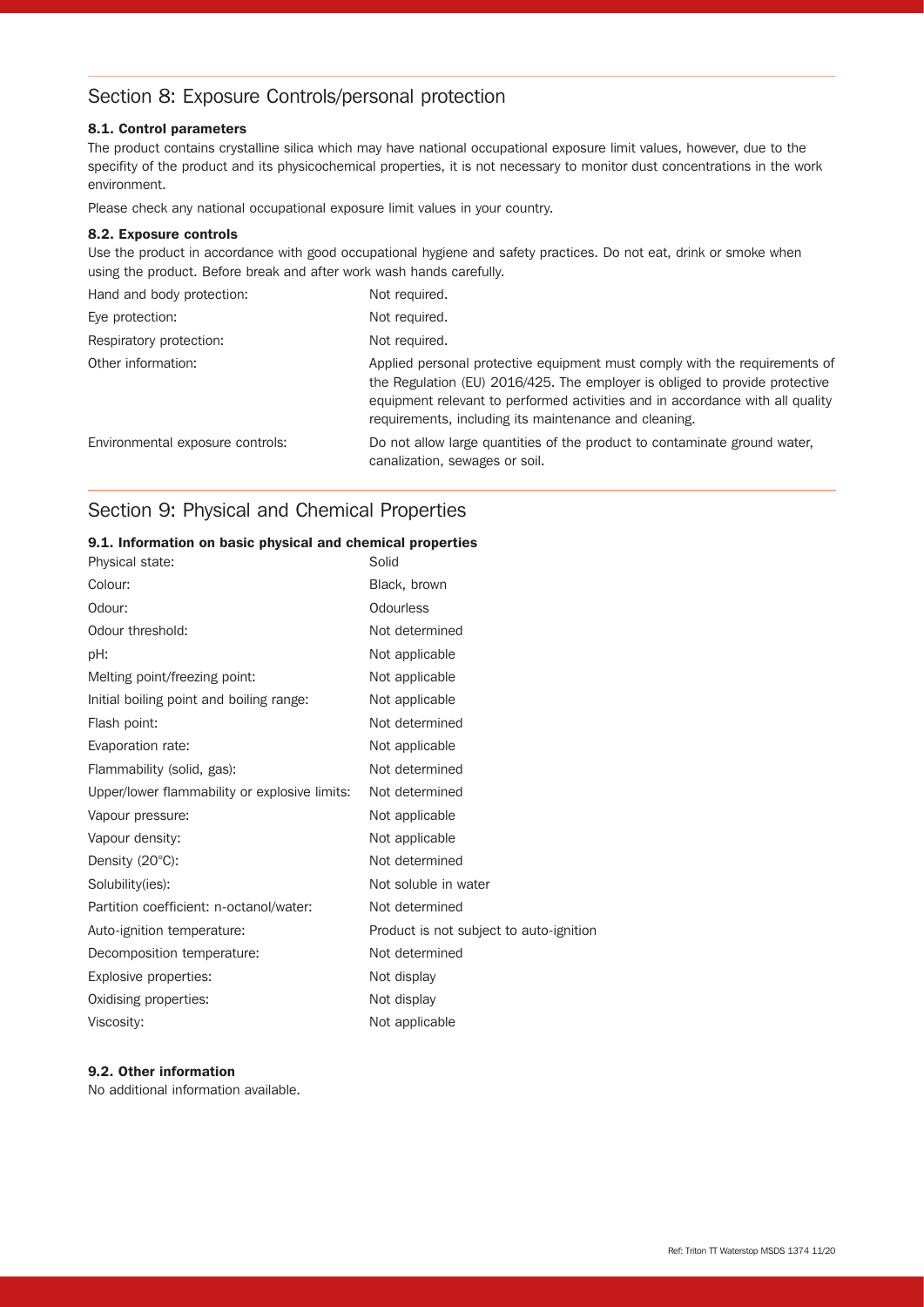# Section 10: Stability and reactivity

### 10.1. Reactivity

Product is feebly reactive. See also subsections 10.3-10.5.

### 10.2. Chemical stability

The product is stable under normal conditions of use and storage.

10.3. Possibility of hazardous reactions Hazardous reactions are not known.

### 10.4. Conditions to avoid

Protect from sources of heat and fire.

10.5. Incompatible materials Organic solvents.

### 10.6. Hazardous decomposition products Not known.

# Section 11: Toxicological information

### 11.1. Information on toxicological effects

| Acute toxicity:                                        | Based on available data, the classification criteria are not met. |
|--------------------------------------------------------|-------------------------------------------------------------------|
| Skin corrosion/irritation:                             | Based on available data, the classification criteria are not met. |
| Serious eye damage/irritation:                         | Based on available data, the classification criteria are not met. |
| Respiratory or skin sensitisation:                     | Based on available data, the classification criteria are not met. |
| Germ cell mutagenicity:                                | Based on available data, the classification criteria are not met. |
| Carcinogenicity:                                       | Based on available data, the classification criteria are not met. |
| Reproductive toxicity:                                 | Based on available data, the classification criteria are not met. |
| Specific target organ toxicity<br>(single exposure):   | Based on available data, the classification criteria are not met. |
| Specific target organ toxicity<br>(repeated exposure): | Based on available data, the classification criteria are not met. |
| Aspiration hazard:                                     | Based on available data, the classification criteria are not met. |
|                                                        |                                                                   |

# Section 12: Ecological Information

### 12.1. Toxicity

The product is not classified as hazardous to the aquatic environment.

### 12.2. Persistence and degradability

The product is not biodegradeable.

### 12.3. Bioaccumulative potential

Product has no bioaccumulative potential.

### 12.4. Mobility in soil

Product is not mobile in soil.

12.5. Results of PBT and vPvB assessment Components do not meet the PBT or vPvB criteria.

# 12.6. Other adverse effects

Not known.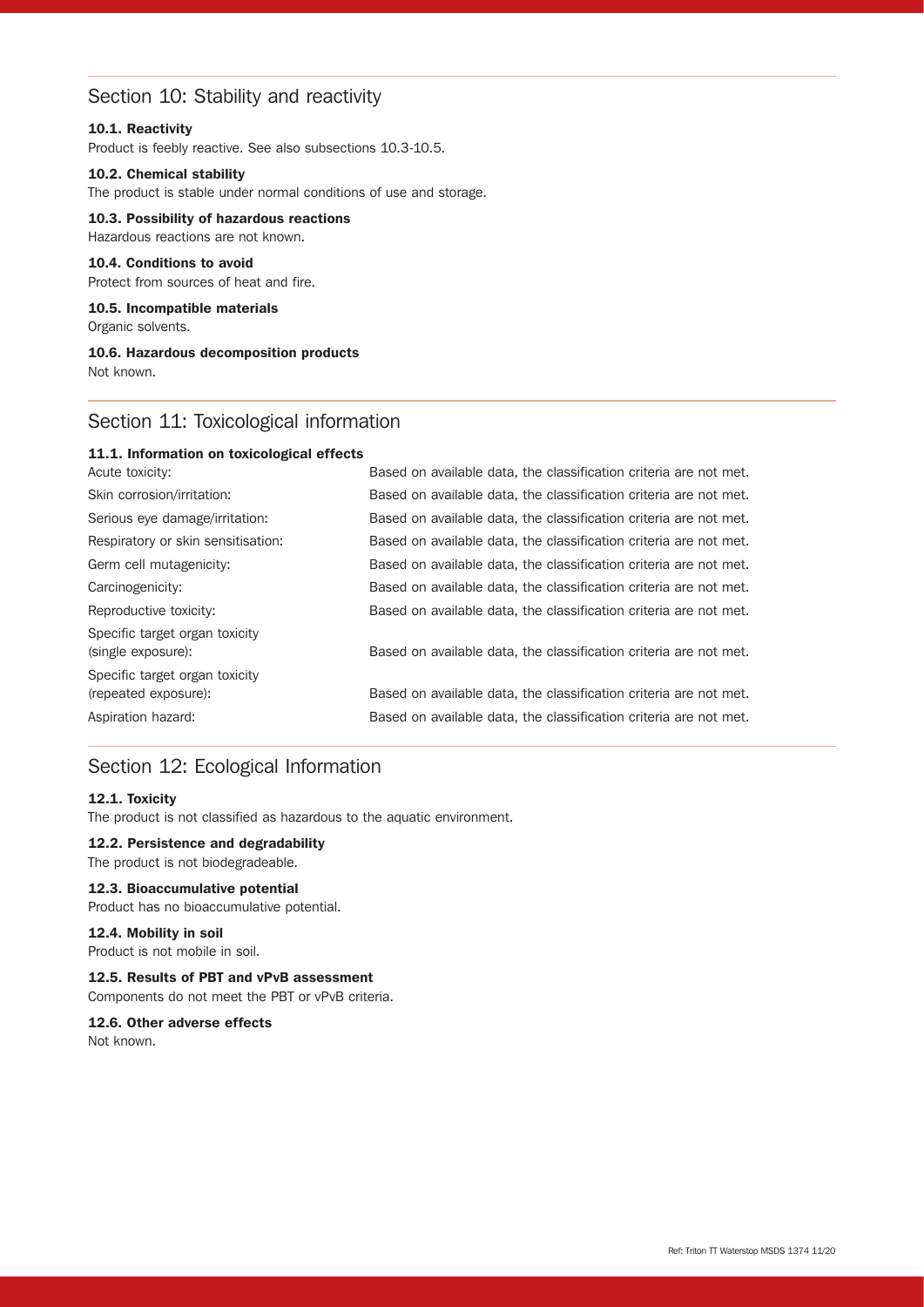# Section 13: Disposal considerations

### 13.1. Waste treatment methods

The waste material should be stored in a designated place for reprocessing or destruction. The waste product should be recovered or disposed of in authorized incinerators or waste disposal facilities, in accordance with applicable regulations. Legal basis: Directive 2008/98/EC, 94/62/EC.

### Section 14: Transport information

### 14.1. UN number

Not applicable. Product is not dangerous for the environment.

### 14.2. UN proper shipping name

Not applicable.

14.3. Transport hazard class(es) Not applicable.

### 14.4. Packing group Not applicable.

14.5. Environmental hazards Not applicable.

### 14.6. Special precautions for user Not applicable.

# 14.7. Transport in bulk according to Annex II of MARPOL and the IBC Code

Not applicable.

# Section 15: Regulatory information

### 15.1. Safety, health and environmental regulations/legislation specific for the substance or mixture

Regulation (EC) No 1907/2006 of the European Parliament and of the Council of 18 December 2006 concerning the Registration, Evaluation, Authorization and Restriction of Chemicals (REACH), establishing a European Chemicals Agency, amending Directive 1999/45/EC and repealing Council Regulation (EEC) No 793/93 and Commission Regulation (EC) No 1488/94 as well as Council Directive 76/769/EEC and Commission Directives 91/155/EEC, 93/67/EEC, 93/105/EC and 2000/21/EC as amended.

Regulation (EC) No 1272/2008 of the European Parliament and of the Council of 16 December 2008 on classification, labelling and packaging of substances and mixtures, amending and repealing Directives 67/548/EEC and 1999/45/EC, and amending Regulation (EC) No 1907/2006 as amended.

Commission Regulation (EU) No 2015/830 of 28 May 2015 amending Regulation (EC) No 1907/2006 of the European Parliament and of the Council on the Registration, Evaluation, Authorisation and Restriction of Chemicals (REACH) (Text with EEA relevance).

Directive 2008/98/EC of the European Parliament and of the Council of 19 November 2008 on waste and repealing certain Directives.

European Parliament and Council Directive 94/62/EC of 20 December 1994 on packaging and packaging waste.

Regulation (EU) 2016/425 of the European Parliament and of the Council of 9 March 2016 on personal protective equipment and repealing Council Directive 89/686/EEC.

### 15.2. Chemical safety assessment

Chemical Safety Assessment is not required for mixtures.